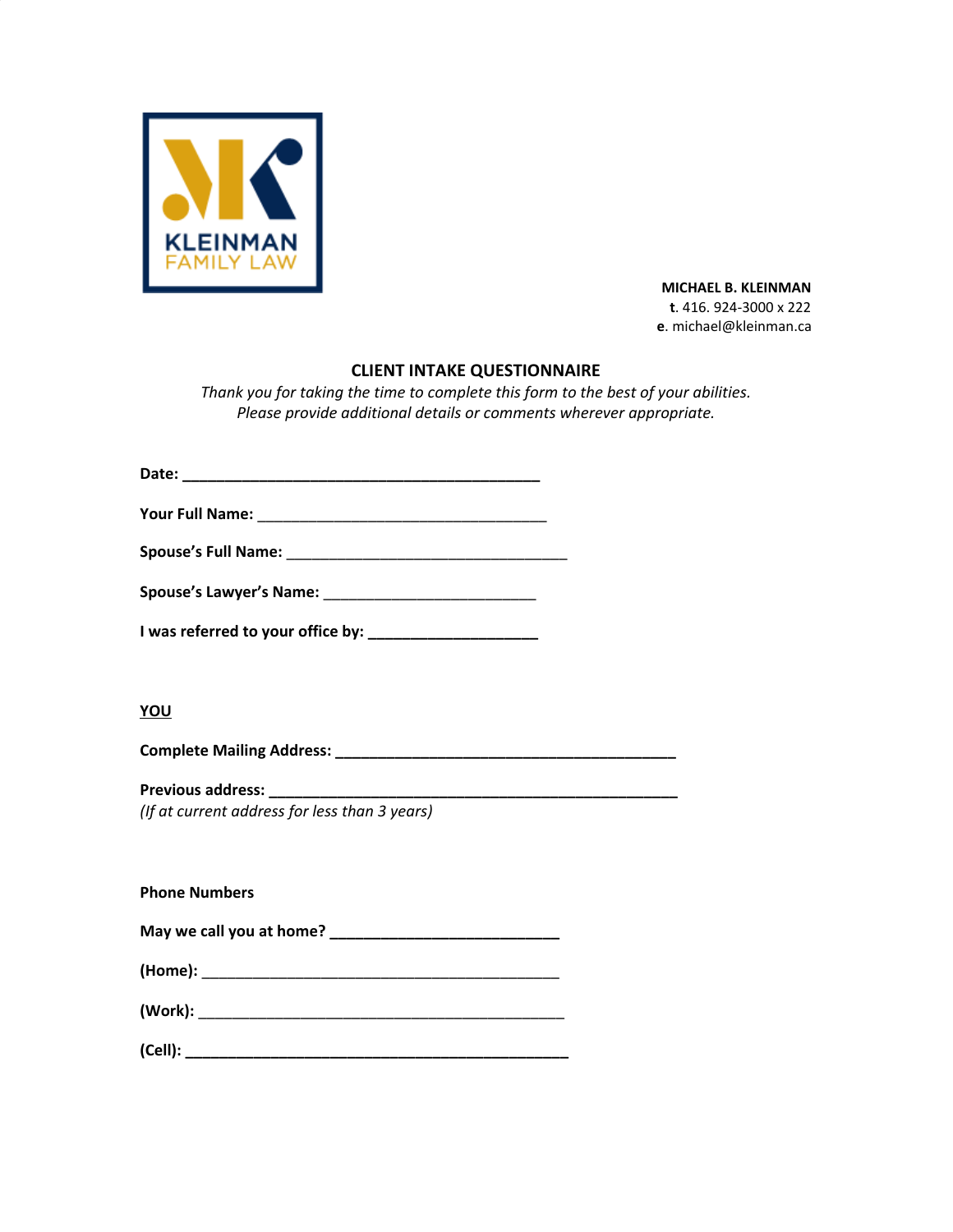| <b>Email Addresses</b> |  |
|------------------------|--|
|                        |  |
|                        |  |
|                        |  |
|                        |  |
|                        |  |
|                        |  |
|                        |  |
|                        |  |
|                        |  |
| Employment             |  |
|                        |  |
|                        |  |
|                        |  |
|                        |  |
|                        |  |
|                        |  |
|                        |  |
|                        |  |
|                        |  |

**Please describe your physical and mental health:**

\_\_\_\_\_\_\_\_\_\_\_\_\_\_\_\_\_\_\_\_\_\_\_\_\_\_\_\_\_\_\_\_\_\_\_\_\_\_\_\_\_\_\_\_\_\_\_\_\_\_\_\_\_\_\_\_\_\_\_\_\_\_\_\_\_\_\_\_\_\_\_\_\_\_\_\_\_\_ \_\_\_\_\_\_\_\_\_\_\_\_\_\_\_\_\_\_\_\_\_\_\_\_\_\_\_\_\_\_\_\_\_\_\_\_\_\_\_\_\_\_\_\_\_\_\_\_\_\_\_\_\_\_\_\_\_\_\_\_\_\_\_\_\_\_\_\_\_\_\_\_\_\_\_\_\_\_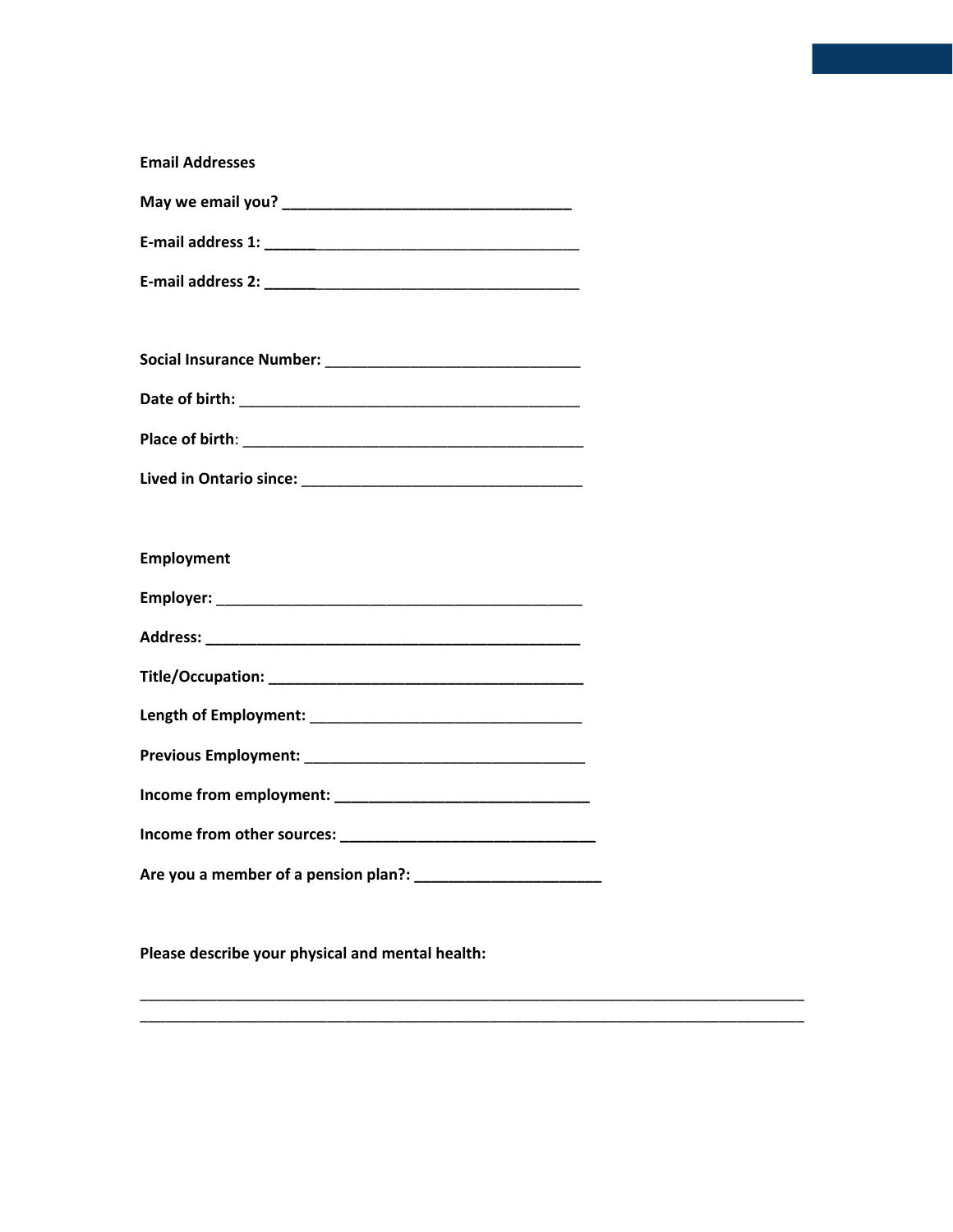# **YOUR SPOUSE**

| My spouse is my (choose one): Husband - Wife - Common Law Partner - Parent of Child |
|-------------------------------------------------------------------------------------|
|                                                                                     |
| (If at current address for less than $\overline{3 \text{ years}}$ )                 |
| <b>Phone Numbers</b>                                                                |
|                                                                                     |
|                                                                                     |
|                                                                                     |
|                                                                                     |
| <b>Email Addresses</b>                                                              |
|                                                                                     |
|                                                                                     |
|                                                                                     |
|                                                                                     |
|                                                                                     |
|                                                                                     |
|                                                                                     |
|                                                                                     |
| Employment                                                                          |
|                                                                                     |
|                                                                                     |
|                                                                                     |
|                                                                                     |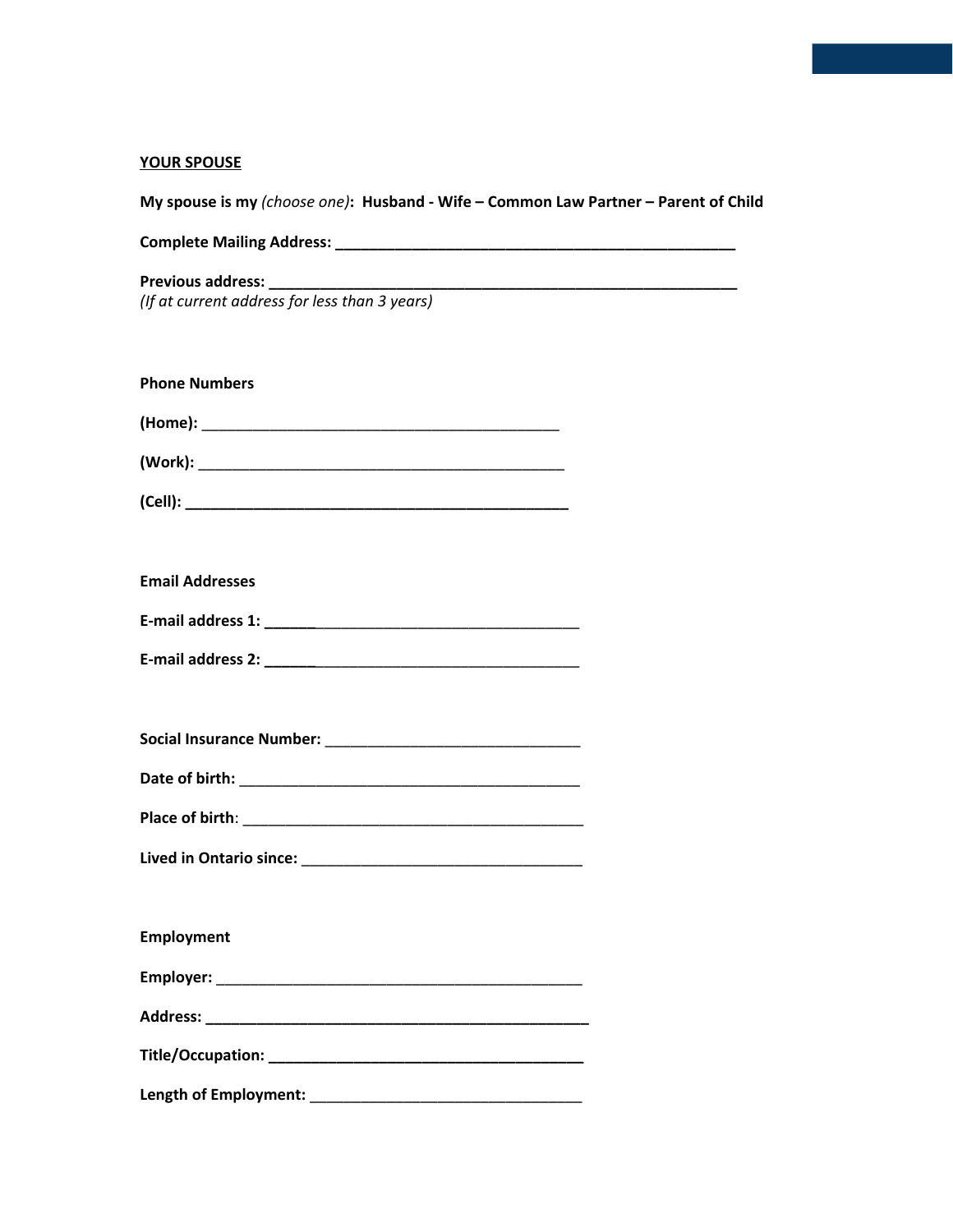| <b>Previous Employment:</b> |  |
|-----------------------------|--|
|                             |  |

**Income from employment: \_\_\_\_\_\_\_\_\_\_\_\_\_\_\_\_\_\_\_\_\_\_\_\_\_\_\_\_\_\_**

**Income from other sources: \_\_\_\_\_\_\_\_\_\_\_\_\_\_\_\_\_\_\_\_\_\_\_\_\_\_\_\_\_\_**

**Is your spouse a member of a pension plan?: \_\_\_\_\_\_\_\_\_\_\_\_\_\_\_\_\_**

**Please describe your spouse's physical and mental health:**

**RELATIONSHIP**

| Date of Marriage: |  |
|-------------------|--|
|-------------------|--|

| <b>Place of Marriage:</b> |  |
|---------------------------|--|
|---------------------------|--|

**Do you have a marriage certificate? \_\_\_\_\_\_\_\_\_\_\_\_\_\_\_\_\_\_\_**

| Date of separation: |  |
|---------------------|--|
|---------------------|--|

**Is this in dispute? \_\_\_\_\_\_\_\_\_\_\_\_\_\_\_\_\_\_**

## **CHILDREN**

1. **Child's Full Name: \_\_\_\_\_\_\_\_\_\_\_\_\_\_\_\_\_\_\_\_\_\_\_\_\_\_\_\_\_\_**

**Date of birth: \_\_\_\_\_\_\_\_\_\_\_\_\_\_\_\_\_\_\_\_\_\_\_\_\_\_\_\_\_\_\_\_**

**Grade and school: \_\_\_\_\_\_\_\_\_\_\_\_\_\_\_\_\_\_\_\_\_\_\_\_\_\_\_\_**

**Child's residence / schedule: \_\_\_\_\_\_\_\_\_\_\_\_\_\_\_\_\_\_\_\_\_\_\_\_\_\_\_\_\_\_\_\_\_\_\_\_\_\_\_\_\_\_**

**\_\_\_\_\_\_\_\_\_\_\_\_\_\_\_\_\_\_\_\_\_\_\_\_\_\_\_\_\_\_\_\_\_\_\_\_\_\_\_\_\_\_\_\_\_\_\_\_\_\_\_\_\_\_\_\_\_\_\_\_\_\_\_\_\_\_\_**

**\_\_\_\_\_\_\_\_\_\_\_\_\_\_\_\_\_\_\_\_\_\_\_\_\_\_\_\_\_\_\_\_\_\_\_\_\_\_\_\_\_\_\_\_\_\_\_\_\_\_\_\_\_\_\_\_\_\_\_\_\_\_\_\_\_\_\_\_\_\_\_\_ \_\_\_\_\_\_\_\_\_\_\_\_\_\_\_\_\_\_\_\_\_\_\_\_\_\_\_\_\_\_\_\_\_\_\_\_\_\_\_\_\_\_\_\_\_\_\_\_\_\_\_\_\_\_\_\_\_\_\_\_\_\_\_\_\_\_\_\_\_\_\_\_**

\_\_\_\_\_\_\_\_\_\_\_\_\_\_\_\_\_\_\_\_\_\_\_\_\_\_\_\_\_\_\_\_\_\_\_\_\_\_\_\_\_\_\_\_\_\_\_\_\_\_\_\_\_\_\_\_\_\_\_\_\_\_\_\_\_\_\_\_\_\_\_\_\_\_\_\_\_\_ \_\_\_\_\_\_\_\_\_\_\_\_\_\_\_\_\_\_\_\_\_\_\_\_\_\_\_\_\_\_\_\_\_\_\_\_\_\_\_\_\_\_\_\_\_\_\_\_\_\_\_\_\_\_\_\_\_\_\_\_\_\_\_\_\_\_\_\_\_\_\_\_\_\_\_\_\_\_

**Special needs or circumstances:**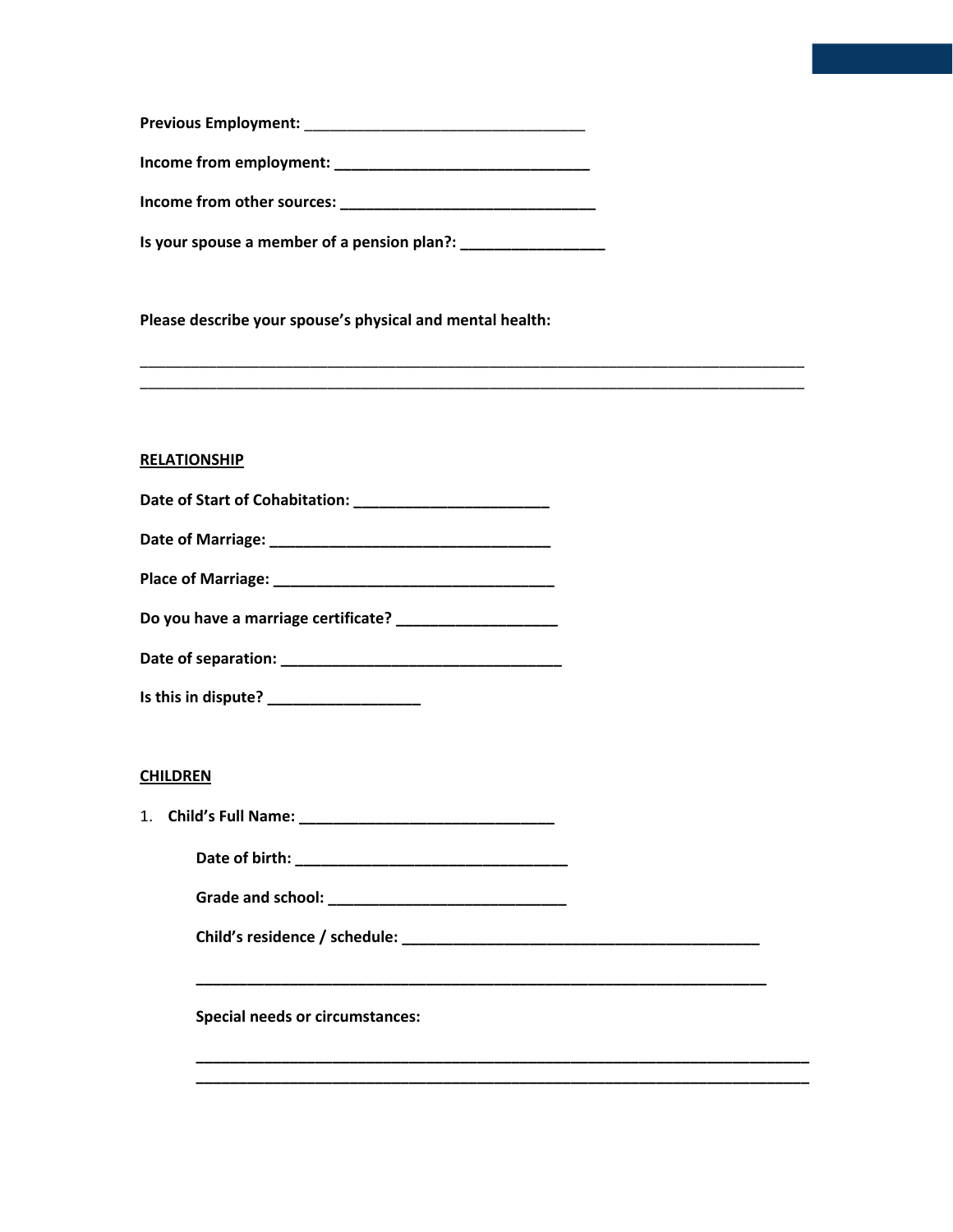|    | <b>Special needs or circumstances:</b>                                                                                        |
|----|-------------------------------------------------------------------------------------------------------------------------------|
| 3. |                                                                                                                               |
|    |                                                                                                                               |
|    |                                                                                                                               |
|    |                                                                                                                               |
|    | <b>Special needs or circumstances:</b>                                                                                        |
|    | Are there any agencies involved with your children? Please provide details.                                                   |
|    | <b>PREVIOUS RELATIONSHIPS</b><br>If you or your spouse was previously married or in a common-law relationship, please provide |
|    | details.                                                                                                                      |

Do you have copies of any previous divorce orders or judgments?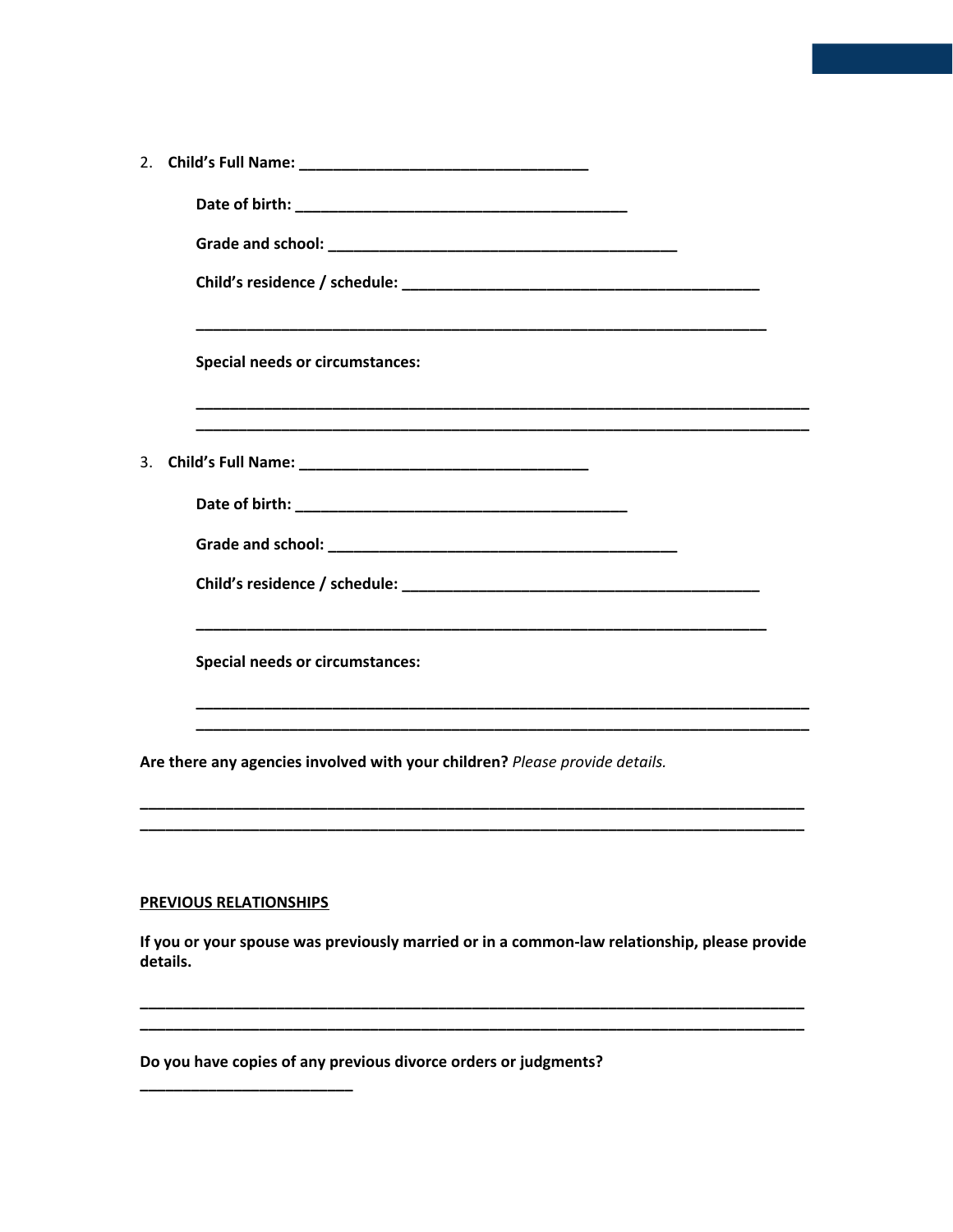**If you or your spouse has children from a previous relationship, please provide details including full names, ages, where they are residing and arrangements for child support:**

#### **OTHER INFORMATION**

**List your and your spouse's life insurance policies, health and medical benefit plans, company benefits, etc.**

\_\_\_\_\_\_\_\_\_\_\_\_\_\_\_\_\_\_\_\_\_\_\_\_\_\_\_\_\_\_\_\_\_\_\_\_\_\_\_\_\_\_\_\_\_\_\_\_\_\_\_\_\_\_\_\_\_\_\_\_\_\_\_\_\_\_\_\_\_\_\_\_\_\_\_\_\_\_ \_\_\_\_\_\_\_\_\_\_\_\_\_\_\_\_\_\_\_\_\_\_\_\_\_\_\_\_\_\_\_\_\_\_\_\_\_\_\_\_\_\_\_\_\_\_\_\_\_\_\_\_\_\_\_\_\_\_\_\_\_\_\_\_\_\_\_\_\_\_\_\_\_\_\_\_\_\_

**Have you and your spouse or children ever been involved in a court case? If so, please provide details?**

**Are you or is your spouse presently in a new relationship with anyone? Please provide details.**

**Do you and your spouse have any written or verbal agreements dealing with any matter in this case (e.g., prenuptial, marriage, cohabitation or separation agreement)?**

**Please list any issues that you feel may be contentious and why.**

**Is there any other information about your case that we should have?**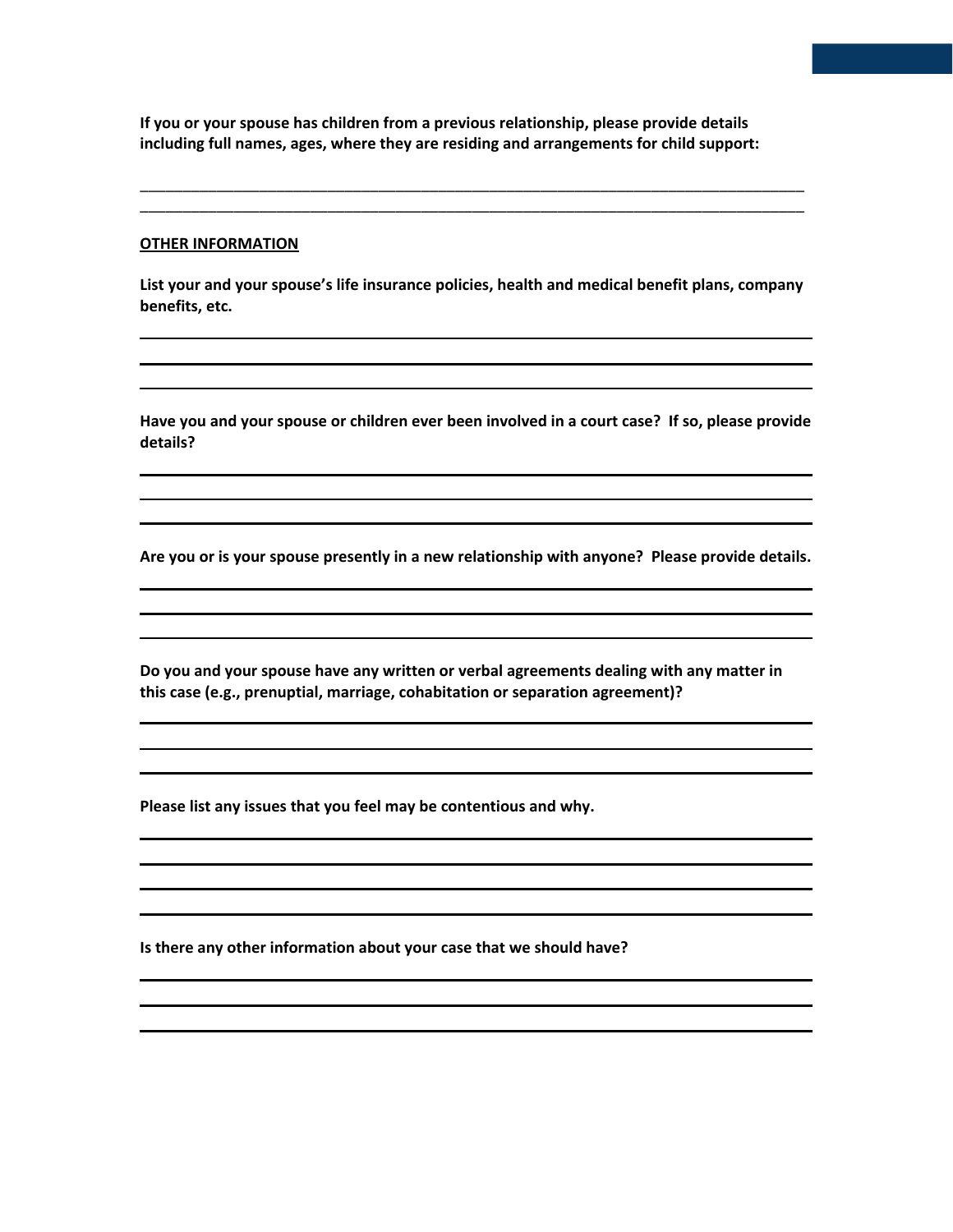### **CLIENT'S ASSETS**

# **List all assets (real estate, personal property items, vehicles, bank accounts, RRSPs, investments, pensions, life insurance policies, businesses, etc.). Include one-half of any assets owned jointly. Do not list your spouse's assets here.**

| Asset | Value on Date of<br>Marriage | Value on Date of<br>Separation | Value Today | Details/Comments |
|-------|------------------------------|--------------------------------|-------------|------------------|
|       |                              |                                |             |                  |
|       |                              |                                |             |                  |
|       |                              |                                |             |                  |
|       |                              |                                |             |                  |
|       |                              |                                |             |                  |
|       |                              |                                |             |                  |
|       |                              |                                |             |                  |
|       |                              |                                |             |                  |
|       |                              |                                |             |                  |
|       |                              |                                |             |                  |
|       |                              |                                |             |                  |

#### **CLIENT'S DEBTS**

**List all of your debts and liabilities (mortgage, line of credit, loan, credit card, income tax, etc.). Include one-half of any debts for which you are jointly responsible. Do not list your spouse's debts here.**

| Debt | Value on<br>Marriage | Value on<br>Separation | Value Today | Details/Comments |
|------|----------------------|------------------------|-------------|------------------|
|      |                      |                        |             |                  |
|      |                      |                        |             |                  |
|      |                      |                        |             |                  |
|      |                      |                        |             |                  |
|      |                      |                        |             |                  |
|      |                      |                        |             |                  |
|      |                      |                        |             |                  |
|      |                      |                        |             |                  |
|      |                      |                        |             |                  |
|      |                      |                        |             |                  |
|      |                      |                        |             |                  |